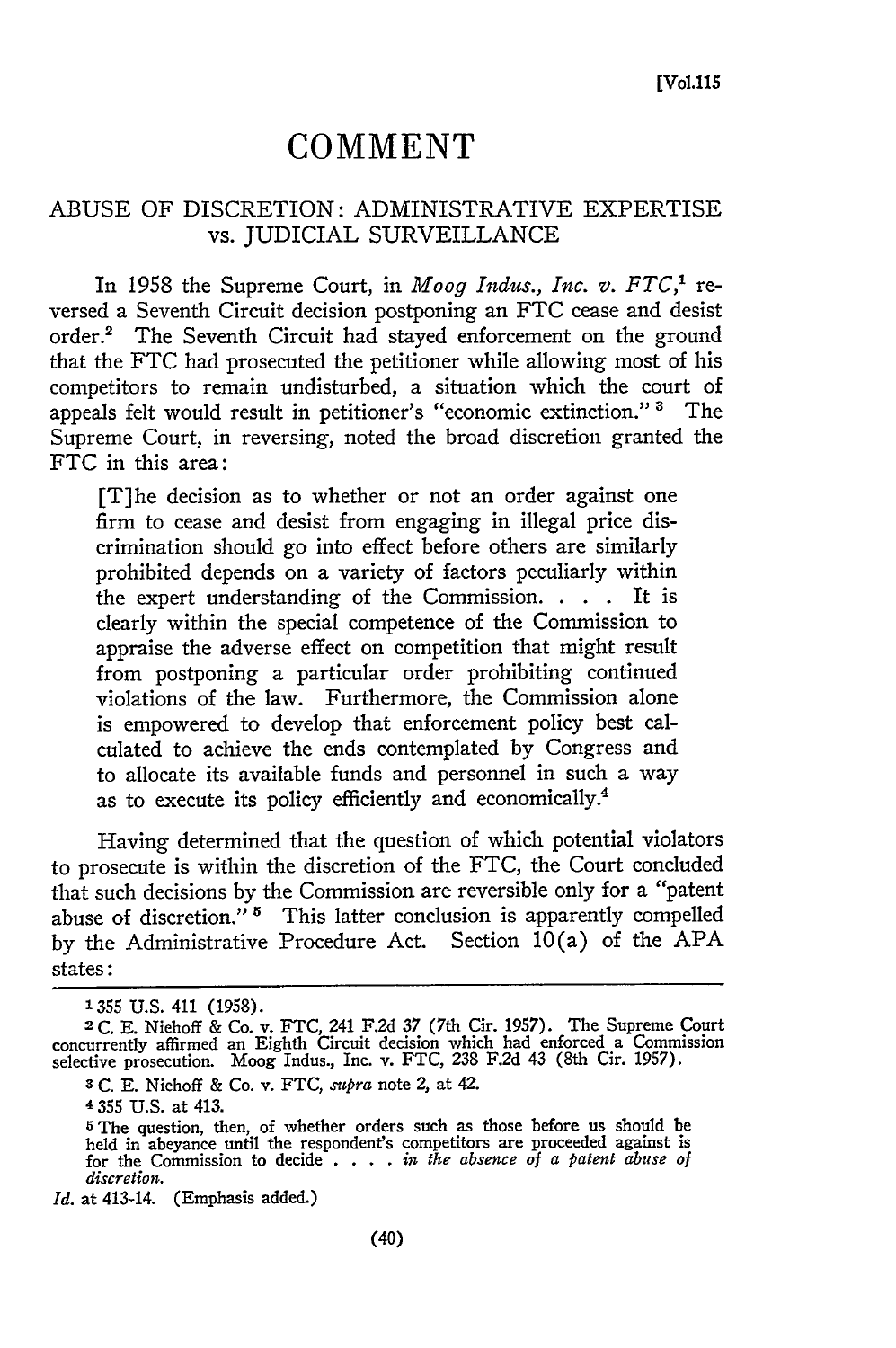Except so far as . . **.** (2) agency action is by law committed to agency discretion-(a) Any person suffering legal wrong because of any agency action, or adversely affected or aggrieved **by** such action within the meaning of any relevant statute, shall be entitled to judicial review thereof.<sup>6</sup>

On its face this section might appear to prohibit judicial review of any question committed to agency discretion. Section 10(e), however, provides that agency action may be set aside for "an abuse of discretion," **7** which implies reviewability notwithstanding discretion vested in the agency. In order to give a reasonable meaning to section  $10(e)$ ,<sup>8</sup> and in light of legislative reluctance to exclude judicial review,<sup>9</sup> the most rational construction of section  $10(a)$  would seem to be that once a question has been committed to agency discretion, the only ground for reversal would be an agency decision which is "arbitrary," or in other words,<sup>10</sup> an abuse of discretion.<sup>11</sup>

The question of what constitutes abuse of discretion, however, is not an easy one. Clearly the existence of discretion in an agency demands judicial deference to some agency decisions which the court would have made differently in the first instance. "Abuse of discretion," then, must mean more than that the agency, after considering and weighing all the relevant facts, struck a balance different from that which the court would have reached. On the other hand, administrative agencies are vested with discretion **by** Congress primarily because of their expected expertise in divining and effectuating congressional policy. The agency's expertise is probably only of value so long as it weighs those considerations, and only those considerations, which Congress intended that it take into account in effectuating the legislative policy. Thus, if an agency were to include within its consideration irrelevant factors,<sup>12</sup> or if it were to exclude a factor which Congress intended it to consider in enforcing federal policy, $13$  it would have "abused" its discretion, because: 1) the agency would no longer be acting under the congressional mandate; and  $2$ ) its value as an

(1964). <sup>7</sup> Administrative Procedure Act § 10(e), 60 Stat. 243 (1946), **5** U.S.C. § 1009(e) (1964).

**8** See Berger, *Administrative Arbitrariness and Aidicial Review, 65* **COLUm.** L. REv. 55, **58-65 (1965).**

**9** See **S.** REP'. No. **752,** 79th Cong., **1st** Sess. 7 (1945).

**<sup>10</sup>**"[A]buse of discretion" is "arbitrary action not justifiable in . . . the circumstances." NLRB v. Guernsey-Muskingum Elec. Co-op., Inc., **285** F.2d 8, 11 (6th Cir. 1960).

**<sup>31</sup>**See Berger, *Administrative Arbitrariness-A Reply to Professor Davis,* <sup>114</sup> **U.** PA. L. Rxv. 783 **(1966).** *But see* Davis, *Administrative Arbitrariness-A Postscript,* 114 **U.** PA. L. **REv.** 823 (1966).

<sup>12</sup> See JAFFE, JUDICIAL CONTROL OF ADMINISTRATIVE ACTION 181-82 (1965). *13 Ibid.*

IAdministrative Procedure Act § 10(a), **60** Stat. 243 (1946), 5 **U.S.C.** § 1009(a)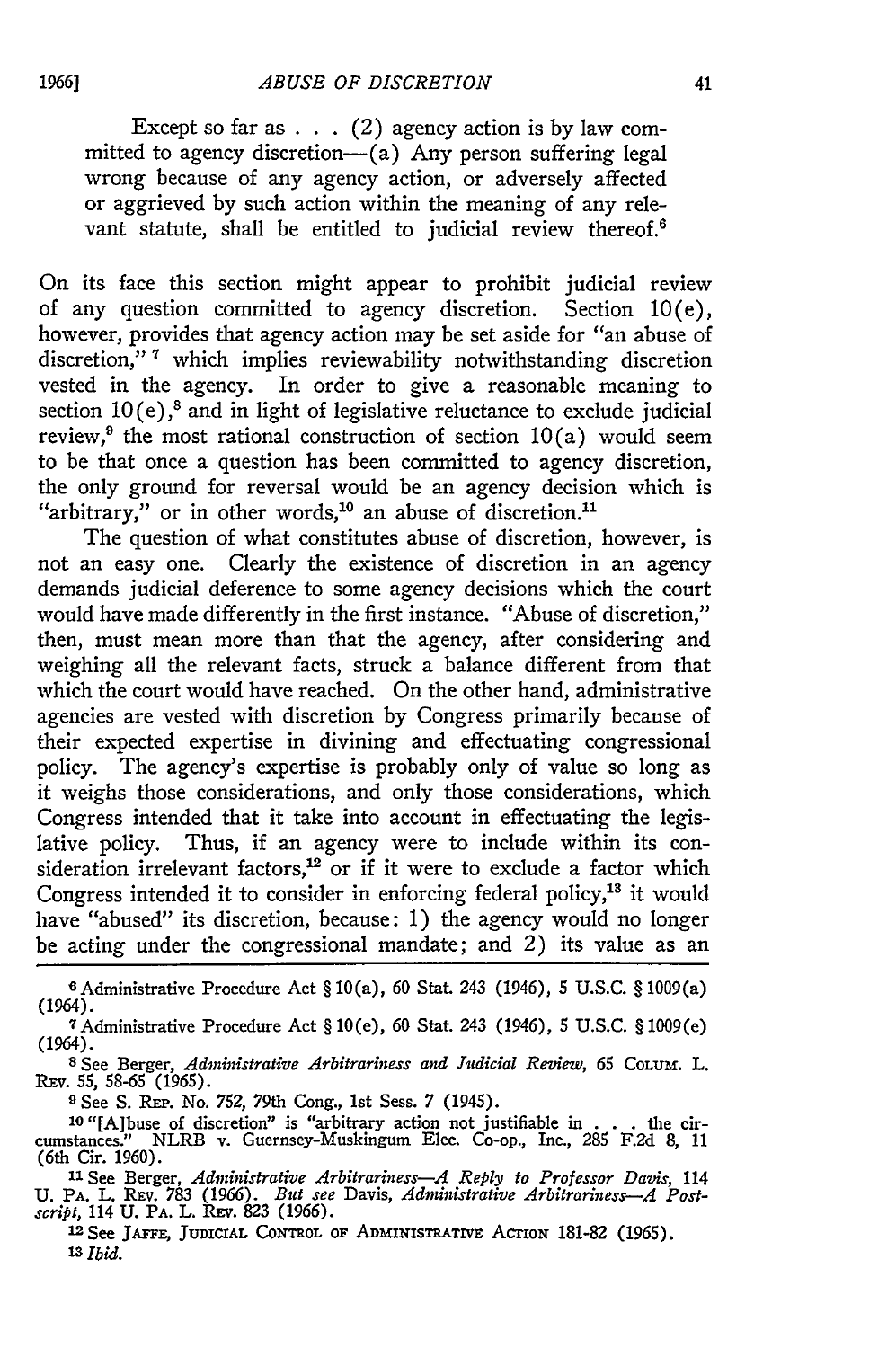expert body—the reason for deference by the courts and for congressional trust-would be lost.

A third way in which an agency might abuse its discretion would be to give unreasonable weight to one or more relevant factors.<sup>14</sup> Congress presumably did not,<sup>15</sup> and possibly could not,<sup>16</sup> delegate authority to an agency to act arbitrarily or capriciously. Thus, if an agency reached a completely unreasonable result after weighing the relevant facts, the court should set that finding aside.<sup>17</sup> Admittedly it is a delicate task for a court to decide that an agency acted arbitrarily despite the fact that it purported to have weighed all those considerations, and only those considerations, which are relevant to the congressional purpose;  $^{18}$  but the task is probably one which the courts must be willing to perform if the vast advantages of administrative agencies are not to be lost through misuse. Because the balance is so delicate, however, the courts should, and probably do, avoid striking down agency action unless they feel competent to find that the agency has clearly acted unreasonably, and thereby "abused its discretion." **19**

Recently, in *Universal-Rundle Corp. v. FTC,?0* the Court of Appeals for the Seventh Circuit was asked to stay a selective prosecution **by** the FTC similar to the one in *Moog,* and again granted a stay. The court based its decision largely on three factors: 1) the economic injury Universal would suffer from a cease and desist order;  $21$  2) the fact that the order was of primary benefit not to the public, but to Universal's competitors who could continue to sell at unlawful discounts; **22** and 3) the fact that the Commission, having directed itself at a widespread practice, prosecuted one of the smallest market participants and one whose unlawful discounts were allegedly the lowest of all the named competitors.<sup>23</sup>

<sup>17</sup> As stated by Judge Magruder in McBee v. Bomar, 296 F.2d 235, 237 (6th Cir. 1961): "[An abuse of discretion is] a clear error of judgment in the conclusion **. . .** reached upon a weighing of the relevant factors."

**<sup>18</sup>**Sometimes a court might rest its finding of an abuse of discretion on the third ground, but might really be drawing the inference either that the agency didn't consider and give weight to a relevant factor, or that it gave improper weight to an irrelevant factor. On the other hand, there may be cases **JAFFE,** *op. cit. supra* note 12, at 182.

**<sup>19</sup>**See, *e.g.,* Moog Indus., Inc. v. FTC, 355 U.S. 411 (1958); Berger, *supra* note 8, at 93-95.

**20 352** F.2d 831 (7th Cir. 1965), *cert. granted, 35* U.S.L. **WEK** 3111 (U.S. Oct. 10, 1966) (No. 101). *<sup>21</sup> 1d.* at 833.

 $\sim 10^{-7}$ 

22 *Id.* at 834. *23Ibid.*

<sup>14</sup> See *id.* at 182. **<sup>15</sup>**See Berger, *supra* note 8, at 58-60. *<sup>16</sup>Ibid.*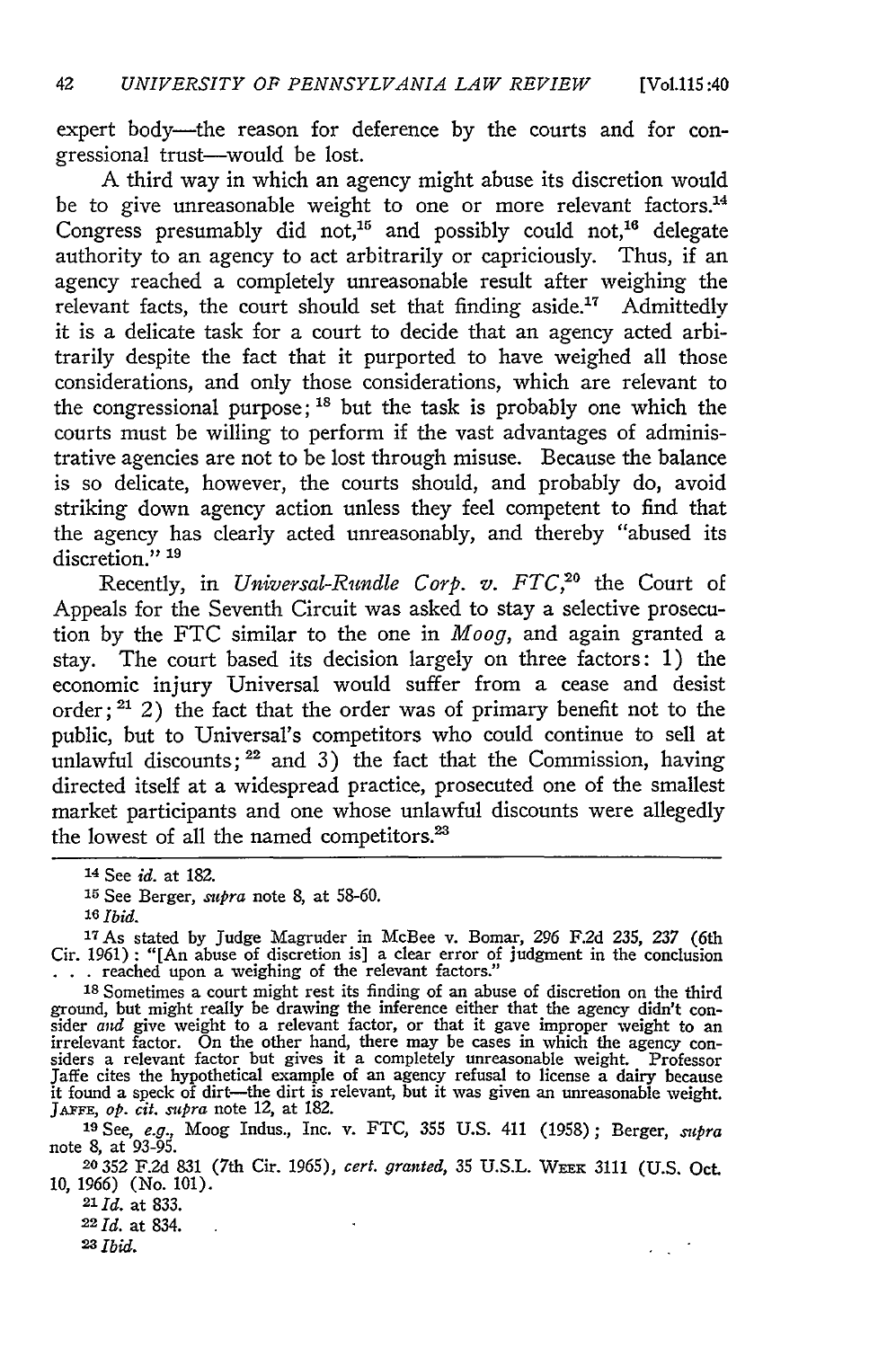As noted above, the Supreme Court in *Moog* made clear that the decision whether to prosecute selectively suspected violators is for the agency, absent a "patent abuse of discretion." **24** The court in *Universal-Rundle* noted the *Moog* opinion and decided that in this case the FTC had abused its discretion.<sup>25</sup> The question then is whether the decision by the FTC in *Universal-Rundle* was an abuse of discretion as that term is explained above.<sup>26</sup> The court of appeals' three major articulated grounds for staying the Commission order  $27$  do not alone support a finding of abuse of discretion, for those three elements were largely present, and dismissed by the Court, in *Moog.* The economic despair of petitioner in *Universal-Rundle* was certainly no more critical than that in *Moog."'* As to the contention that Universal's competitors, not the public, would be the prime beneficiaries of the selective enforcement, that factor is probably present in every selective enforcement case, and the Supreme Court in *Moog* clearly demanded that that decision be left to the Commission.<sup>29</sup> Finally, the fact that the FTC chose to prosecute a violator who controlled only a small part of the retail market 30 while not prosecuting a larger competitor should not give rise to an automatic finding of abuse of discretion. It is true that the size of the alleged violator would be a relevant factor for the Commission to take into account in deciding whom to prosecute; and if the court could have drawn the inference that the Commission either had totally failed to weigh that factor or had given it unreasonably little weight, it might legitimately have concluded that the Commission had abused its discretion. But the court, not having made such a finding, should not have disturbed the FTC's judgment on this ground. The relevance of the dealer's size lies in the impact of its unlawful activity on the market. Certainly determining this impact, and balancing it with other factors, calls for as much administrative expertise as does determining the effect on competition of a particular order's taking effect.<sup>31</sup> Furthermore, it

4 See note 5 *mupra* and accompanying text.

*<sup>2</sup>*352 F.2d at 834-35. **<sup>2</sup> <sup>6</sup>**Professor Davis thinks that the prosecuting power is much abused and that the court's action in *Universal-Rundle* was correct and a portent of future case law -i.e., closer control over enforcement discretion. Davis, *"Judicial Control of Adminstrative Actioie': A Review, 66* CoLum. L. REv. 635, 649-50 (1966).

27 See text accompanying notes 21-23 *supra*.<br><sup>28</sup> The Court refused to affirm the stay in *Moog* despite petitioner's claim that such refusal would result in his "economic extinction." See C. E. Niehoff & Co. v. FTC, 241 F.2d 37, 42 (7th Cir. 1957).

**<sup>29</sup>355** U.S. at 413. See text accompanying notes 4 & 5 *mipra.*

**<sup>30</sup>**Universal had only 5.75% of the market. 352 F.2d at 834.

**<sup>31</sup>**See text accompanying note 4 *mtpra. But see* Address by Commissioner Jones Before the Bar Association of the District of Columbia, Feb. 25, 1965, quoted in Universal-Rundle Corp. v. FTC, 352 F.2d 831, 835 (7th Cir. 1965) **:**

Industry-wide enforcement of the law is almost a constitutional imperative as a matter both of fairness and equality before the law. It is clear that we have no right to and could not permit some violators to go free while prosecuting others.  $\epsilon$  .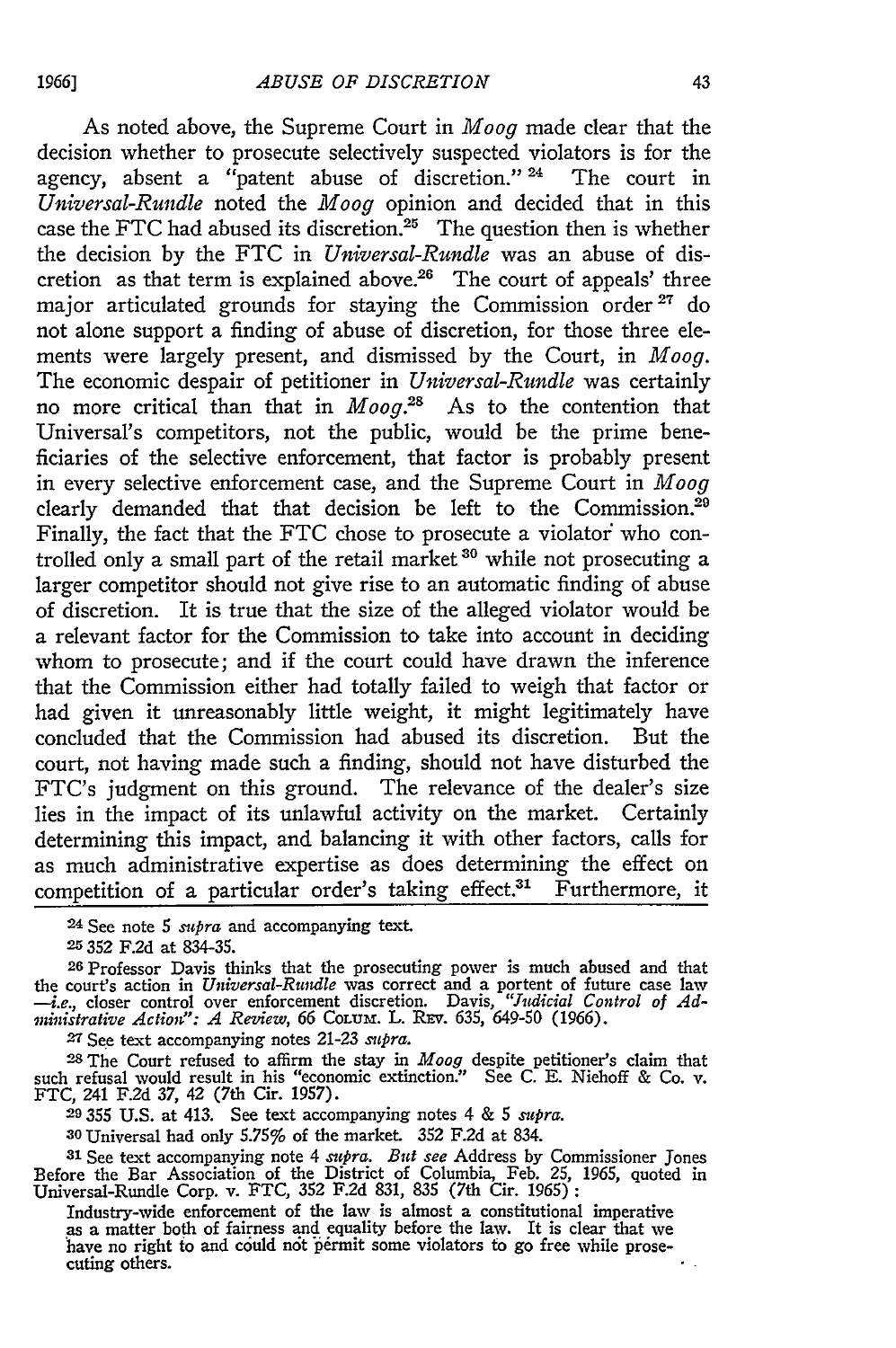may take much longer to investigate a large firm than a small one and during that difference in time the innocent small retailer would have to continue to pay illegally high prices.<sup>3</sup>

Thus, the three grounds on which the Seventh Circuit rested its decision in *Universal-Rundle* do not support a finding of an abuse of discretion, in the absence of a finding-apparently not made by the court-that the Commission had either totally ignored these factors, or had given them unreasonably little weight. The court, however, could have validly reversed for an abuse of discretion if it found that the Commission had included an irrelevant factor in its determination or had given unreasonable weight to a relevant factor. Universal's original request for a stay pending investigation of its competitors was denied by the Commission on the ground that such an investigation "would conflict with an investigation *now* being conducted by the Antitrust Division of the Department of Justice."<sup>33</sup> The remaining questions, then, are whether such an investigation by another department of the government is a factor which the Commission can consider in deciding whom to prosecute and, if this is a relevant factor, whether the Commission assigned to it unreasonably great weight.

The court in *Universal-Rundle* apparently thought that the investigation by the Justice Department was not a factor to be considered by the agency. It stated that such an investigation could "not qualify as an investigation by the Commission, which in our opinion, was the agency which was called upon to act in all matters pertaining to the case at bar." **4** This statement was erroneous. The investigation could qualify in two ways: if the Department would be enforcing the Robinson-Patman Act and, even if not, if the investigation would in some way further the purposes of federal policy in the area.<sup>35</sup> The Justice Department and the FTC have overlapping jurisdiction in prosecuting antitrust and Robinson-Patman Act violations.36 There has been much criticism of that overlap **"** and the two bodies have

**<sup>83</sup>**352 F.2d at 835.

*<sup>24</sup>Ibid.*

<sup>35</sup> See the statement in *Universal-Rundle* that the investigation, "although not involving Section  $2(a)$  of the *Clayton Act*, might indicate whether that section was being violated." *Ibid.* 

**<sup>36</sup>**See FTC v. Cement Inst, 333 U.S. 683 (1948); **PATMAN, COMPLETE GUIDE TO THE** ROBINSON-PATMAN ACT 193 (1963).

**87 See LANDIS, REPORT ON** REGULATORY **AGENCIES** TO **THE PRESiDENT-ELECT** 51 (1960).

<sup>&</sup>lt;sup>32</sup> Holding the FTC's order in abeyance would mean that small retailers not buying in quantities large enough to get the unlawful discount would continue suffering<br>their own economic distress since, if Universal's allegations are true, no producer will<br>have been compelled to sell to them at fair p are to get their unlawful discounts—discounts not based on decreased seller costs—<br>the small buyer will probably pay a resultingly inflated price. It was exactly these<br>small retailers that the Robinson-Patrnan Act was mean **UNDER** THE **NEW** PRICE LAWS 46 (1937).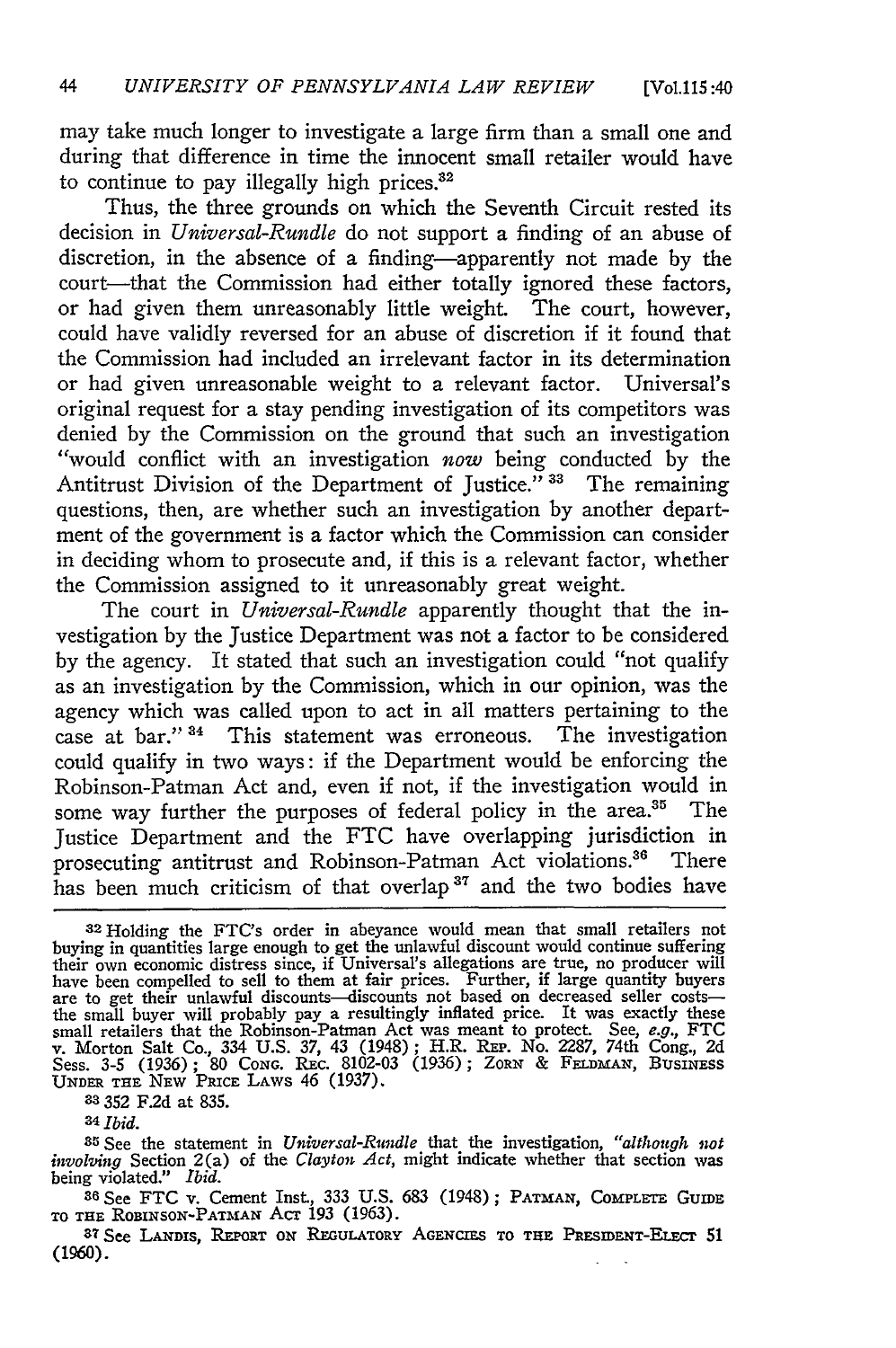attempted to eliminate much of it by yielding when the other has commenced an investigation of the same company.<sup>38</sup> It is reasonable to assume that Congress was conscious of the overlap of jurisdiction, and it seems reasonable to infer from the statutory scheme a congressional intent that each body take into consideration the actions of the other in regulating in the overlap area; the alternative is to attribute to Congress an intent to create waste and duplication of effort. Thus, an investigation by one pursuant to such overlap could, in some situations, be a relevant factor which Congress intended the FTC to consider before prosecuting suspected violators. The court should not have reinstated that overlap without first discerning the purpose of the Department's investigation, the subject of its inquiry, its scope, its possible results and, if the investigation were relevant, whether the agency gave an unreasonable weight to that factor.

On the other hand, even if the court had properly found that the investigation was merely collateral and not in furtherance of the purposes of the Robinson-Patman Act, or that, while relevant, it was given unreasonable weight, there is still the question of the appropriate remedy. The court's order <sup>39</sup> can be read as directing the Commission to stay the enforcement order until it investigates all of Universal's competitors. This reading would be at variance with language of the Supreme Court in *Moog*.<sup>40</sup>

The Court in *Moog* noted that the Commission must have discretion in deciding how best to allocate its time and resources.<sup>41</sup> Thus, even if the court had properly decided that consideration of the Department of Justice investigation constituted an abuse of discretion, it should still have remanded to the agency for further consideration. The court had no way of knowing what the FTC would decide to do after a judicial determination that such an investigation was not legally relevant or was given an improper weight. It is possible that the Commission might still refuse to prosecute Universal's competitors on other grounds, even, perhaps, on the ground that it desires not to spend its allocated time and money in investigating petitioner's competitors. The Commission may believe that stopping petitioner from selling at unlawful prices will have some beneficial effect on competition-e.g., voluntary obedience by Universal's competitors-and perhaps make available a retailer who will sell at a fair price to all small buyers, even

**41355 U.S.** at 413.

**<sup>38</sup>** See Loevinger, *The Department of Aistice and the Antitrust Laws,* in **VAN** CISE, **UNDERSTANDING** THE ANTITRUST LAws 90, at 205 (1963).

**<sup>39 352</sup> F.2d** at 835.

**<sup>40</sup>**See text accompanying notes 4 & 5 *supra.* Fortunately, the court's order in *Universal-Rundle* is so ambiguous that it might be read only to order a stay until further consideration of Universal's petition for a more complete stay. This would be appropriate under the suggested analysis, and would be a proper balance between judicial protection against administrative abuse and agency autonomy.